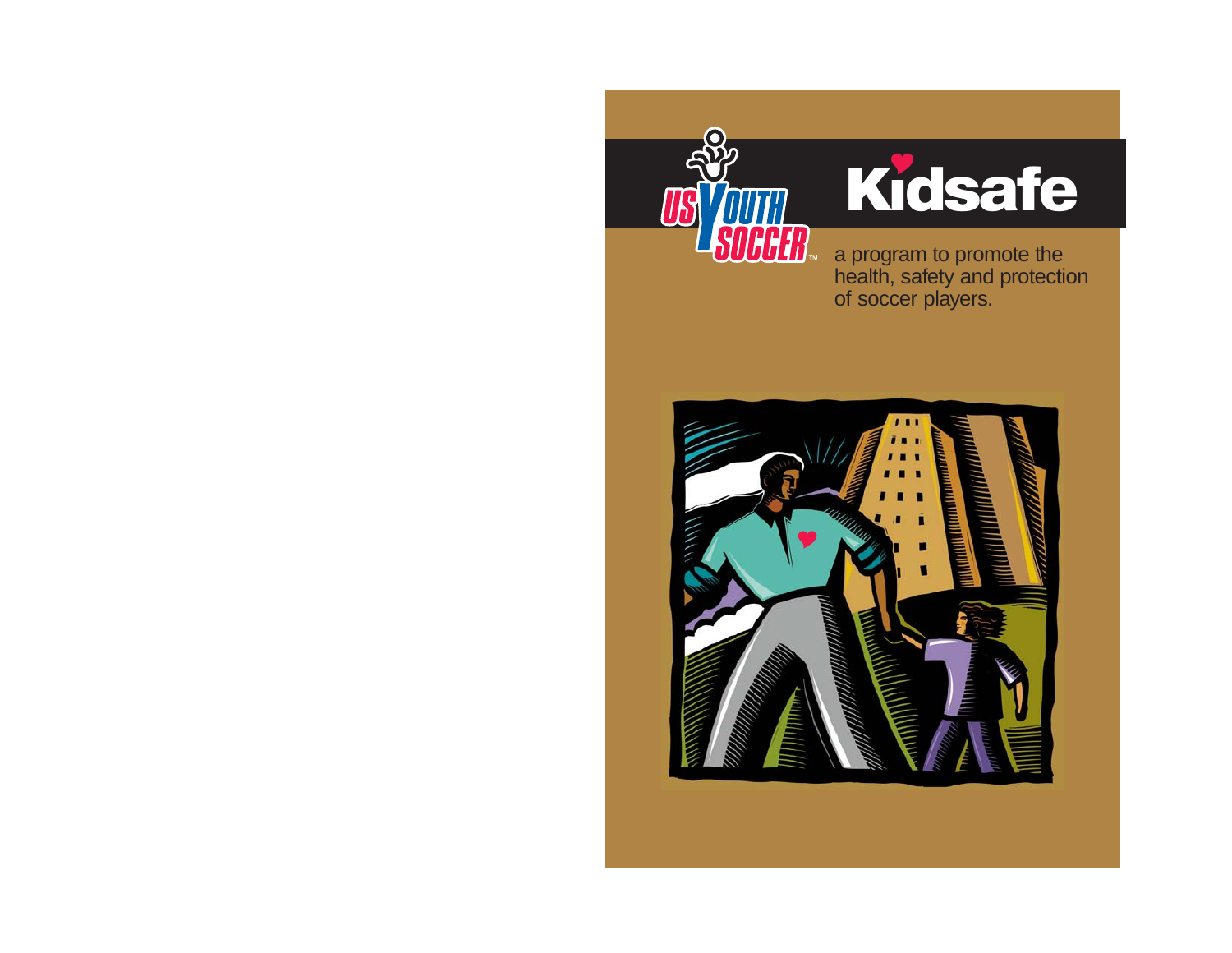### **Contents**

| Program Mission ---------------------------- 3 |  |
|------------------------------------------------|--|
|                                                |  |
| Message to the Membership---------------- 5    |  |
| Program Implementation Guide ------- 11        |  |
|                                                |  |

# **Program Mission**<br>*To promote the health, safety and protection of players in*

*the game of soccer.*

US Youth Soccer has adopted the KIDSAFE PROGRAM in order to exclude from participation in its activities all persons who have been convicted of felonies, crimes of violence or crimes against persons.

*US YOUTH SOCCER KIDSAFE ROGRAM…*

- Intends to foster safe circumstances for every player who participates in any activity affiliated with US YOUTH SOCCER.
- Intends to inform all coaches, administrators, volunteers and employees of the risks connected with youth programs.

*The KIDSAFE PROGRAM of US YOUTH SOCCER and its affiliates should include…*

- Written policies and procedures governing, hiring, training, supervision, investigation and firing/ dismissing.
- A Risk Management Coordinator (RMC) and alternate.
- A means of identifying all coaches and program administrators.
- $\blacksquare$  The development and communication of the Kidsafe guidelines to all coaches, administrators, volunteers and employees.
- **Monitoring the implementation of the above** objectives.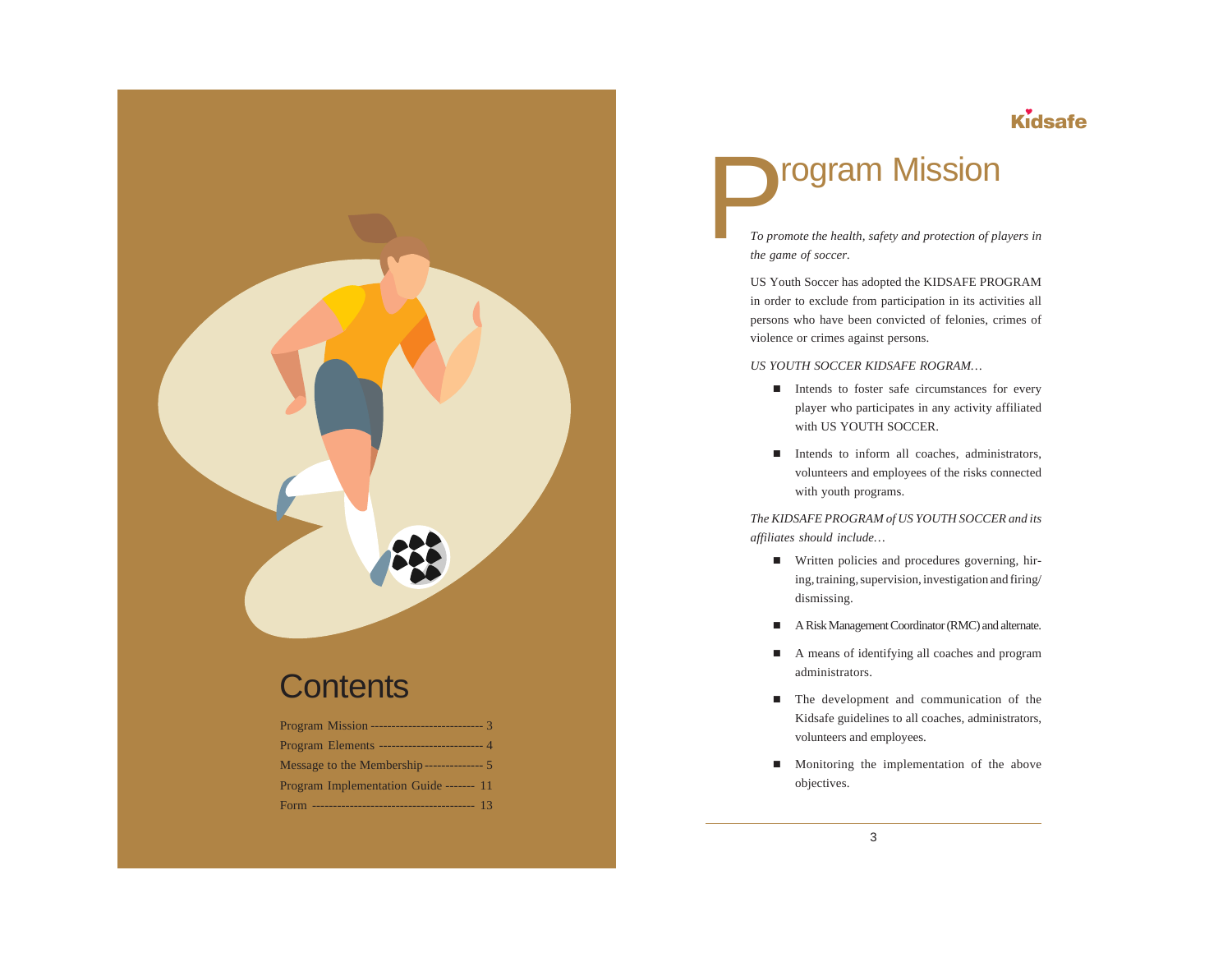

## rogram Elements

- 1. Risk Management Registration with the state associations of all coaches and administrators of state and local programs, and Risk Management Registration with U S YOUTH SOCCER of all coaches and administrators of regional and national programs.
- 2. Questioning all coaches, administrators and employees concerning convictions of felonies, for crimes of violence, or crimes against persons.
- 3. To develop and communicate the Kidsafe guidelines to all coaches, administrators, volunteers and employees.
- 4. Development of health and safety guidelines, as needed.
- 5. Publication of a booklet ("The Kidsafe Program: Making Soccer Safer for Youth") containing the suggested health and safety guidelines, and distribution of the booklet to all US YOUTH SOCCER teams, clubs, associations and programs.
- 6. Promotion of ongoing educational activities to support the Kidsafe program at the national, state and local levels.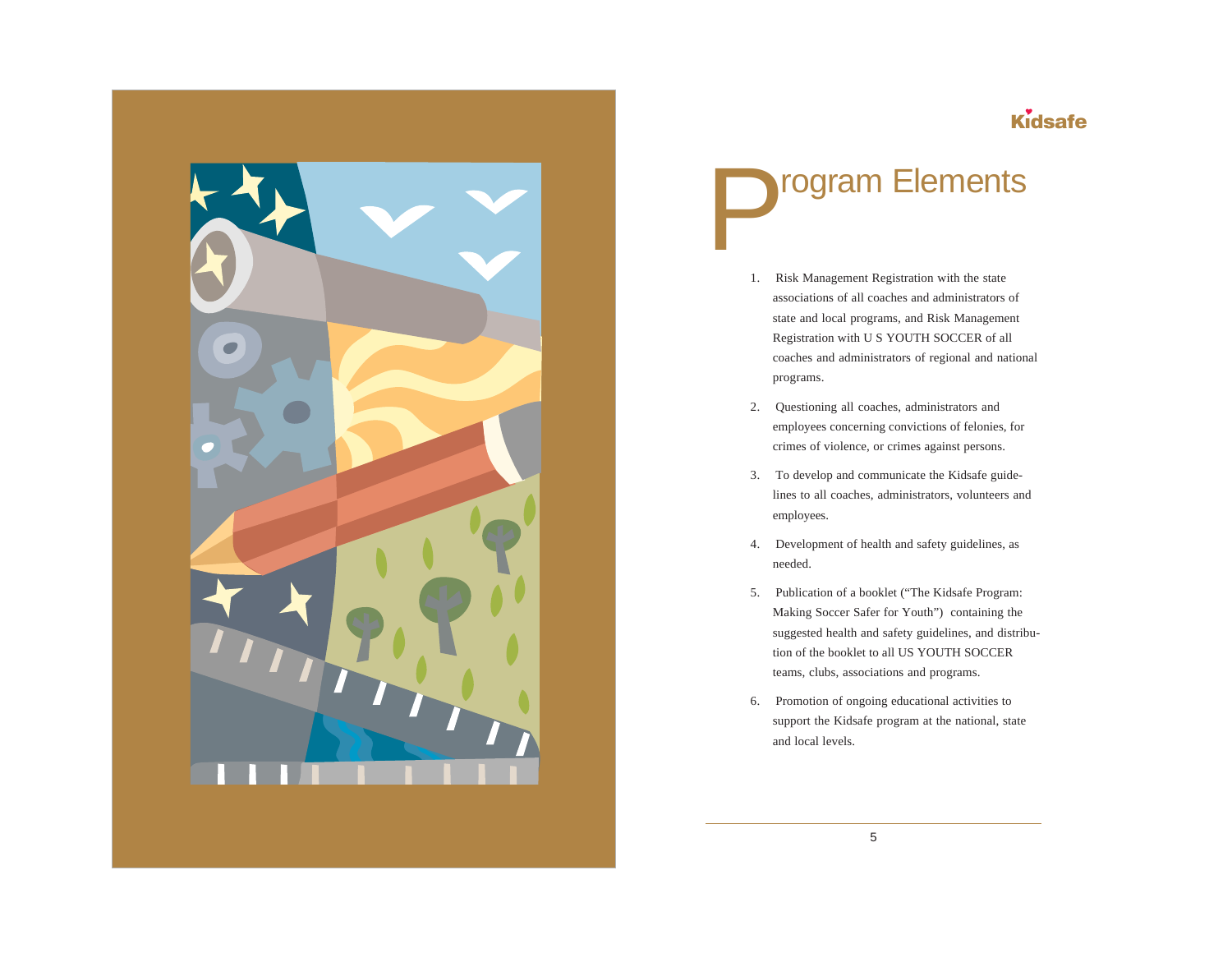

*Risk Management is an evolving concept. Throughout US YOUTH SOCCER, the consensus exist that implementation of the program should be tailored to the particular needs of each NSA.*

*Every State should have a Kidsafe program both at state and local levels.*



*From the US Youth Soccer Risk Management Committee* The Kidsafe program was prepared by an ad hoc US YOUTH SOCCER Risk Management Committee in May 1994. A motion to accept the report of the committee was approved by the National Youth Council at the USSF Annual General Meeting in August 1994 and, by a separate action, the Council voted to establish a standing Risk Management Committee. In November 1994, the Board of Directors confirmed the action of the Council by approving a motion to put the US YOUTH SOCCER Kidsafe program into place immediately. In the Official Administrative Rule Book (1995-1996), the US Soccer Federation adopted Rule 4044 which mandated the establishment and monitoring of risk management programs within each National State Association (NSA). At a minimum, these programs had to include:

- 1. use of an employment/volunteer disclosure statement for all volunteers, employees, coaches and program administrators who are involved with any sanctioned or sponsored programs of the affiliated organization;
- 2. identification of a Risk Management Coordinator (RMC) and an alternate for the organization.

Thereafter, Bylaw 501 Section 1 (13) of US YOUTH SOCCER established the Risk Management Committee at the youth level.

7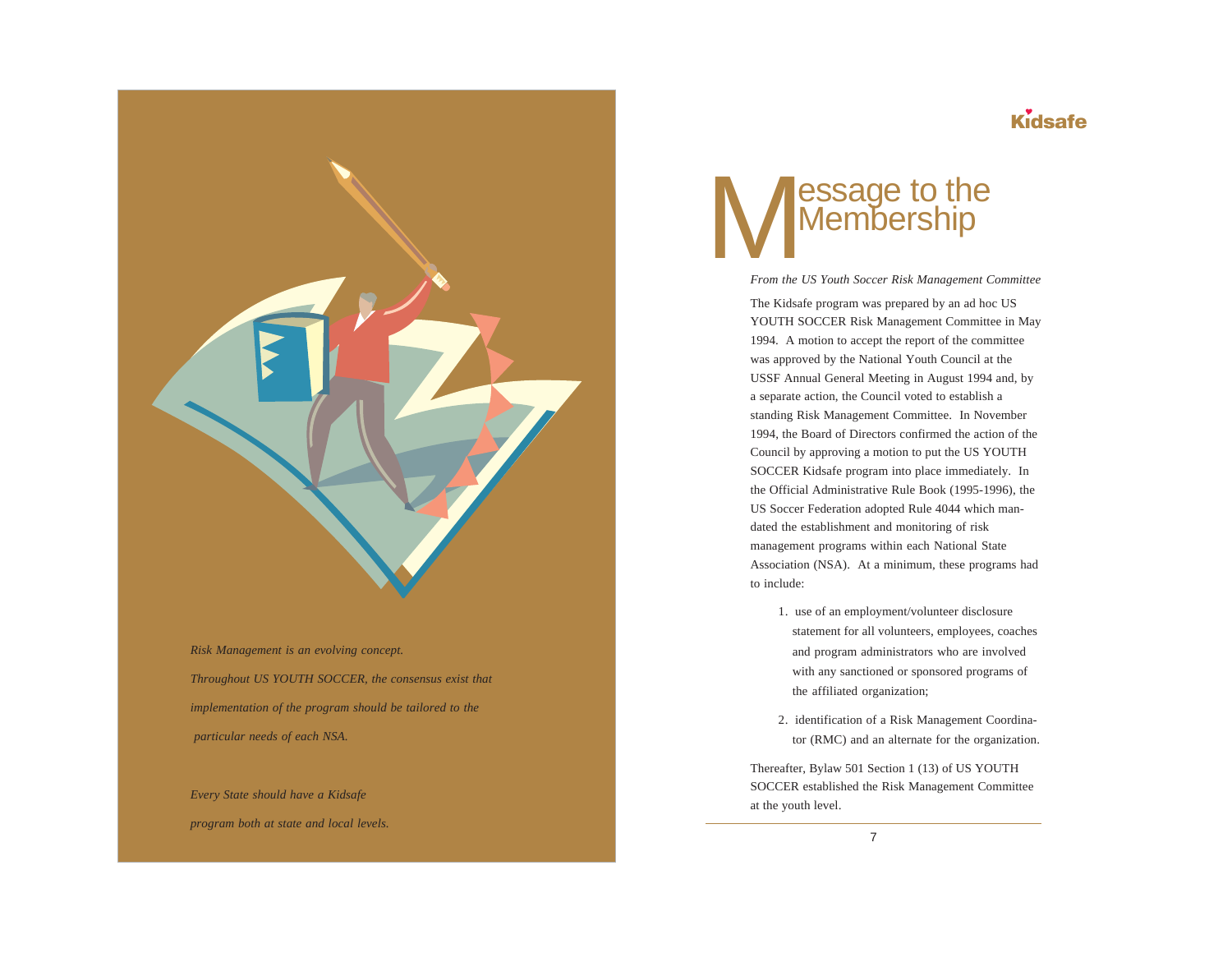*The Risk Management Committee has the following responsibilities:*

- 1. developing and implementing a risk management plan for US YOUTH SOCCER, as provided by Bylaw 214;
- 2. providing leadership and instruction to NSAs regarding risk management; and
- 3. developing and distributing guidelines and related materials that will foster safe circumstances for all persons, especially every youth, who participates in a US YOUTH SOCCER activity or an activity of any of the membership of US YOUTH SOCCER.

The overall character and intent of the Kidsafe program are set forth in the mission statement and in the Program Elements.

*Important elements to note:*

- $\blacksquare$  Specific steps which can be taken by NSAs and by local clubs to fulfill the mission of the Kidsafe program are identified in paragraphs 1 and 2 of the Program Elements and in the Implementation Guide.
- The format of the Employment/Volunteer Disclosure Statement is provided as a guide. It is stressed in the Implementation Guide that NSAs may choose to create forms of their own.

In addition to implementing a Kidsafe program at national and regional levels, the Risk Management Committee has developed and published health and safety guidelines which are appropriate to the game of soccer. In doing so, it has relied on a wide variety of resources (particularly written resources) which already

8

existed both inside and outside the soccer community. The committee welcomes input and support from the NSA. Information can be sent directly to any member of the committee.

*The committee extends an invitation to all NSAs to call upon members of the committee for advice and direction as Kidsafe programs are developed. Additionally, the committee asks that the NSA:*

- Inform the committee of their progress in developing Kidsafe programs.
- **Provide the committee with the names of persons** charged with the responsibility of developing and overseeing their Kidsafe programs.
- **Furnish the committee with information about** their programs and with copies of forms and materials which they use in conjunction with the

Such policies should:

- Create and adopt a position statement that reasonable efforts will be taken within the Kidsafe program to exclude from program responsibilities any person with a legally documented history of child molestation or other record that would bring an unnecessary risk to the health and safety of the program's participants.
- Create and adopt a program which requires all coaches, administrators and employees to agree to be subject to a legally sensitive background check before or during the program's operations. Board of Directors should also adopt procedures which assure discretion and confidentiality associated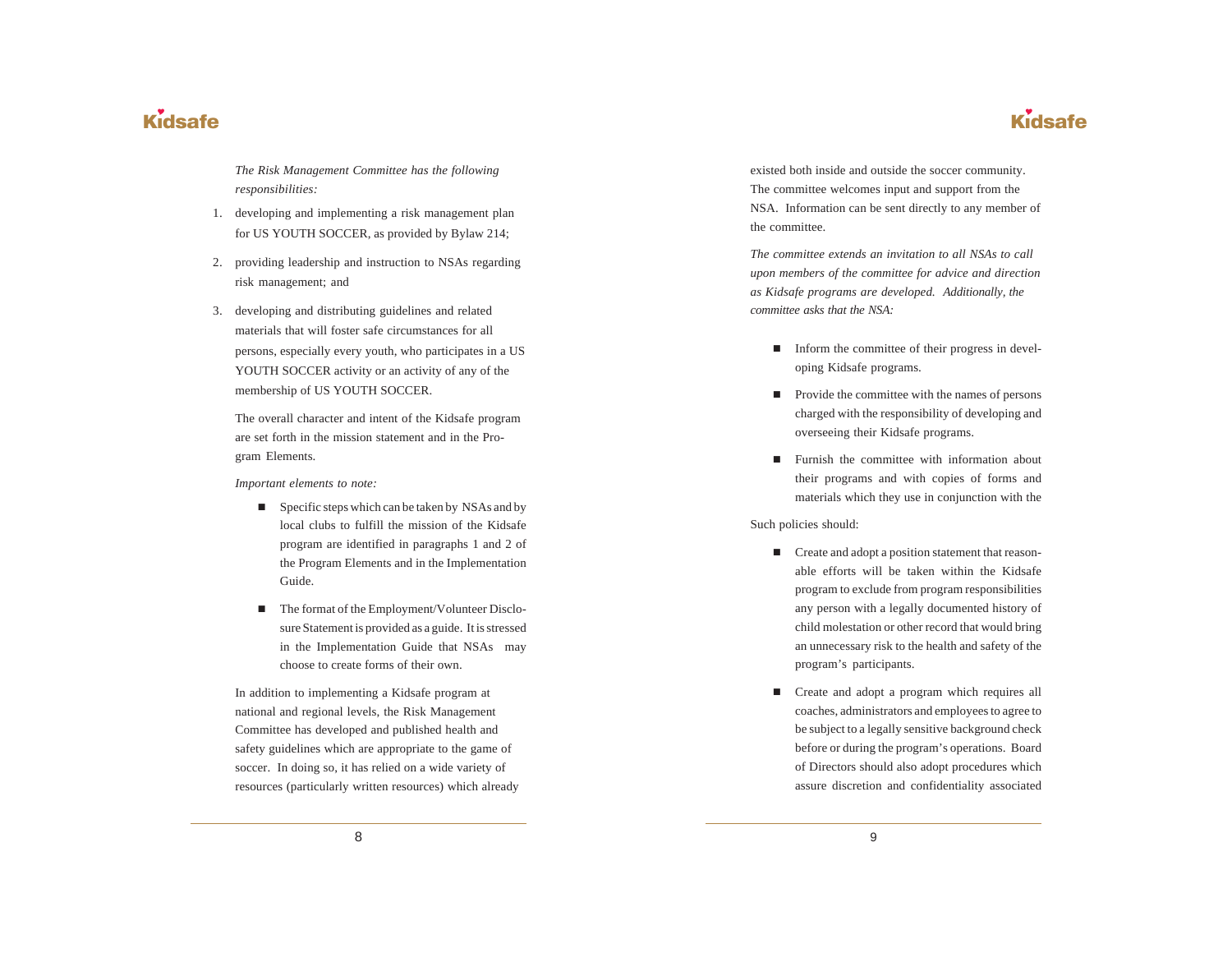with disclosures or the results of background checks, or both.

- d. NSAs must appoint a State Risk Management Coordinator and alternate with the assigned responsibility of implementing and managing a Kidsafe program for the organization.
- e. It is mandatory that a Risk Management appeal process be instituted at the State level to hear challenges to adverse Risk Management decisions.
- 3. Every person wishing to apply for a position as a coach or program administrator with US YOUTH SOCCER or an affiliate must complete an Employment/Volunteer Disclosure Statement.
	- a. Coaches include head coaches, assistant coaches and team/player trainers.
	- b. Program administrators include state, district, league and club officers and program directors, team managers, and athletic/medical trainers.
	- c. Referees and assistant referees where the NSA has jurisdiction over their referees.

In addition, every coach, administrator, volunteer and employee of US YOUTH SOCCER or of any of its affiliates who at any time could be expected, in the performance of his/her duties, to be entrusted with the supervision, guidance and care of players must have on file a completed Disclosure statement.

Any person who applies for a position with a national or regional US YOUTH SOCCER team or program is required to complete the U S YOUTH SOCCER employment /Volunteer Disclosure Statement. If a NSA Disclosure Statement has been completed and submitted, a copy of this form may be submitted in lieu of the national form.

Any person who applies for a position with a state or local US YOUTH SOCCER team or program is required to complete the Disclosure Statement which is specified by the individual's NSA.

- 4. NSAs may use the U S YOUTH SOCCER Employment/ Volunteer Disclosure Statement form or may choose to create forms of their own.
	- a. A form which is accredited by a State Association must include the NSA's name and, **at a minimum**, space for the following information about the applicant:
		- First name, last name, middle initial
		- Date of birth
		- Social security number or driver's license or state issued identification or passport number
		- Residence address and phone
		- Answers to questions whether the individual has been convicted of a felony, crime of violence or of a crime against a person
		- **EXECUTE:** Certification by signature and date, the individual understands US YOUTH SOCCER may deny certification to any person convicted of a felony, crime of violence or a crime against a person, and understands the information furnished on the disclosure statement is subject to verification, which may include a criminal history check
	- b. NSAs may include space for additional information such as the individual's occupation, business phone and employment history.

## Kidsafe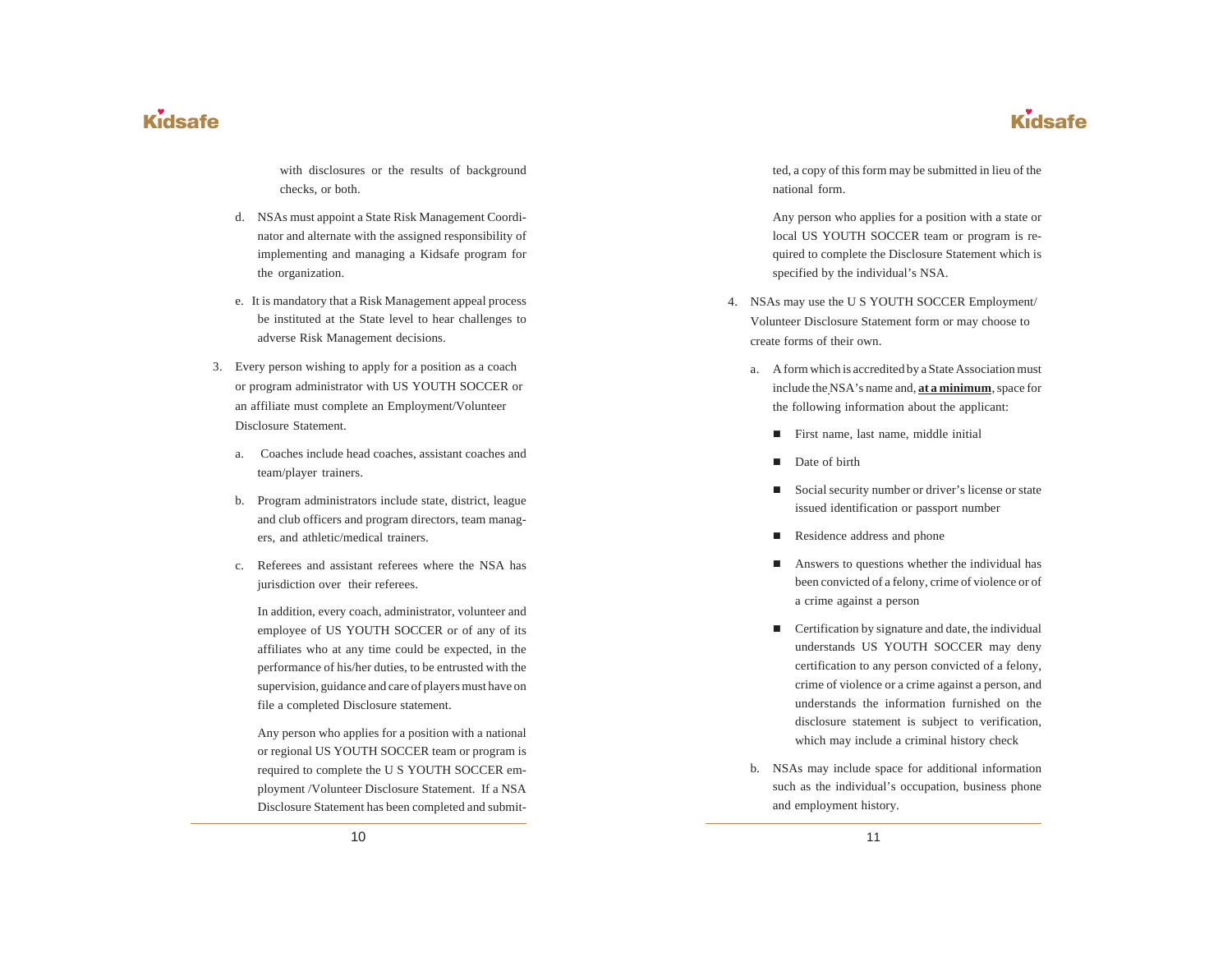- 5. Guidelines for NSA Kidsafe programs:
	- a. The Disclosure Statement is an important document which contains sensitive information. Questions are included on the form which can assist in determining problem areas and which provide individuals an opportunity to explain charges made against them. Honest answers on the form help with the decision that must be made concerning a problem report.
	- b. It is essential that Disclosure Statements be stored securely and the information on them and the cases arising from them be handled with the highest possible level of confidentiality.
	- c. Disclosure Statements should be stored by the Risk Management Coordinator in a place that is accessible only to authorized personnel. Disclosure Statements should be kept in a secure confidential file and a records retention policy established by each NSA.
	- d. The initial distribution of Disclosure Statements to individuals and to current employees and volunteers may be handled at either the NSA or club level. A tracking procedure to verify that Disclosure Statements are returned should be developed. Distribution and tracking procedures are likely to vary among NSAs and local clubs.
	- e. When Disclosure Statements or background checks yield problem areas for the individual, the Risk Management Coordinator should contact the individual for additional information.
	- f. If an individual is suspended, the State Risk Management Coordinator must inform the individual and the president of the local club, league or affiliate that

suspension has been imposed. The State Risk Management Coordinator shall notify US YOUTH SOCCER of the suspension for inclusion on the US YOUTH SOCCER Disciplinary and Risk Management Action Report.

- g. Upon suspension, the individual must be given information about the appeal process.
- h. The NSA should develop a policy authorizing the Risk Management Coordinator to act only after receipt of a written report signed by the complainant.
- i. Each NSA should develop criteria to evaluate positive information "hits" on the Employment/Volunteer Disclosure Statement or background check. Factors to be considered for denial of certification include:

The number and nature of the offense(s), age of the offense, sentence, age of the offender at the time of the offense(s), rehabilitative achievements of the offender which indicate that the behavior is unlikely to reoccur and any other factor that the NSA deem appropriate.

6. Every Risk Management program, at the national, state or local level, must establish a procedure for responding to written reports of activities that could be deemed detrimental to the welfare of the players.

In the event a person participating in a US YOUTH SOCCER program or in any State or local association program, becomes involved as a defendant in litigation detrimental to the welfare of youth players or litigation based on activities detrimental to the welfare of youth players, the Risk Management Coordinator shall advise the alleged offender, in writing, that he/she is suspended

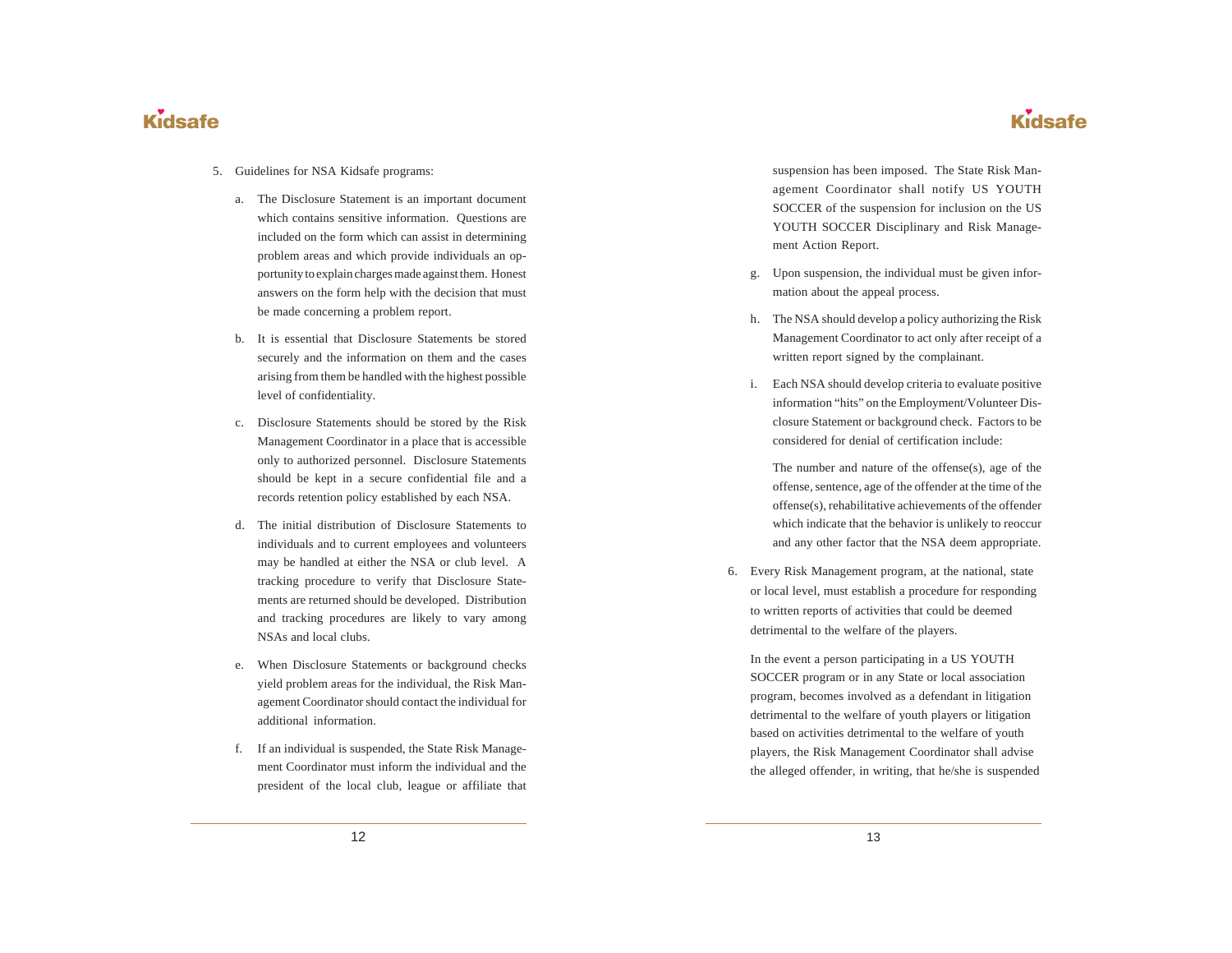from all activity within the soccer organization until the case is resolved per USSF/US YOUTH SOCCER Rule 4043. The alleged offender should also be advised of his/her appeal rights.



| POSITION CODE  |                     |
|----------------|---------------------|
| Coach          | Volunteer           |
| Referee        | Manager/Coordinator |
| Administration |                     |

### Employment/Volunteer **Disclosure Statement**

| <b>FIRST NAME AND INITIAL</b>                                              | <b>LAST NAME</b>                                                                                                                                                         | <b>SOCIAL SECUTIRY NO</b>                                                                                                                                                                                                      |
|----------------------------------------------------------------------------|--------------------------------------------------------------------------------------------------------------------------------------------------------------------------|--------------------------------------------------------------------------------------------------------------------------------------------------------------------------------------------------------------------------------|
| <b>ADDRESS</b>                                                             | <b>STATE</b>                                                                                                                                                             | ZIP CODE                                                                                                                                                                                                                       |
| <b>HOME PHONE</b>                                                          | <b>BUSINESS PHONE</b>                                                                                                                                                    | DATE OF BIRTH                                                                                                                                                                                                                  |
| <b>COACHING LICENSE</b>                                                    | REFEREE GRADE                                                                                                                                                            | GENDER GRADE                                                                                                                                                                                                                   |
| DRIVERS LICENSE NO/<br>PASSPORT                                            | <b>STATE</b>                                                                                                                                                             | <b>LICENSE EXPIRATION</b>                                                                                                                                                                                                      |
| Background in work with youth<br>1.                                        |                                                                                                                                                                          | Position Position Position Providence Providence Providence Providence Providence Providence Providence Providence Providence Providence Providence Providence Providence Providence Providence Providence Providence Providen |
| Experience in soccer<br>2.                                                 |                                                                                                                                                                          | Position Year(s)                                                                                                                                                                                                               |
| 3.<br><b>Experience youth soccer</b>                                       |                                                                                                                                                                          |                                                                                                                                                                                                                                |
| 4.<br>Previous residence(s) (for last 5 years)                             |                                                                                                                                                                          | City State                                                                                                                                                                                                                     |
| 5.<br>If yes, please explain: (Use the back of the form if necessary)      | Have you ever been convicted of a crime of violence, crime against a person, or afelony?                                                                                 | <b>YES</b><br>NO.                                                                                                                                                                                                              |
| I understand that:<br>а.<br>crime of violence or a crime against a person. | US YOUTH SOCCER may deny certification to any person who has been convicted of a felony,                                                                                 |                                                                                                                                                                                                                                |
| b.                                                                         | In applying or a US YOUTH SOCCER [postion, the information which I have furnished on this form is<br>subject toverification, which may include a criminal history check. |                                                                                                                                                                                                                                |
| C.                                                                         | This disclosure statement must be updated at least every two (2) years.                                                                                                  |                                                                                                                                                                                                                                |
| Signature <b>Security Printed Name</b> Printed Name                        |                                                                                                                                                                          | Date                                                                                                                                                                                                                           |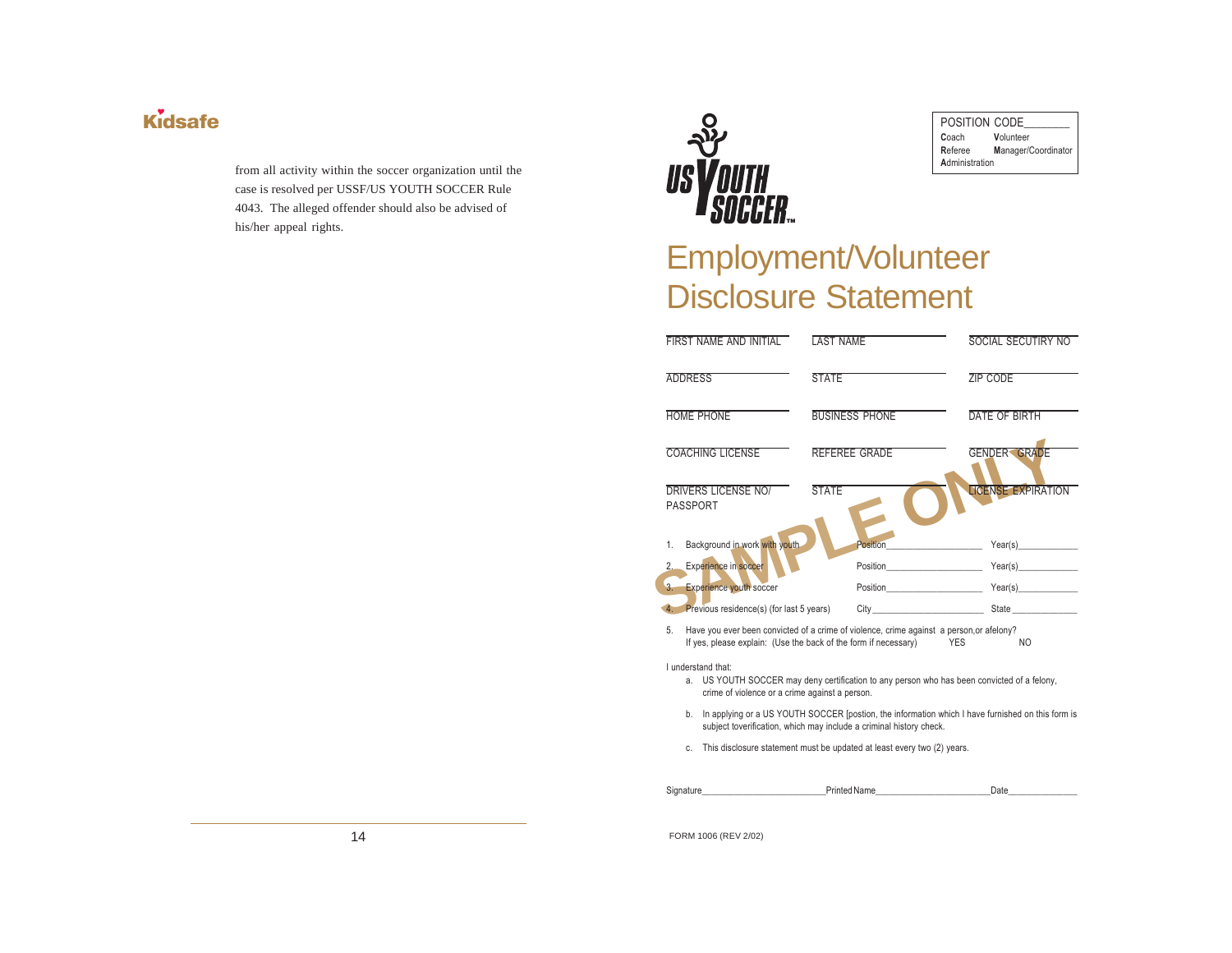



- 1. The U S YOUTH SOCCER Kidsafe program is designed to promote the welfare of youth players and to protect coaches, program administrators and the organization.
- 2. The national U S YOUTH SOCCER Kidsafe program contains some features which **must** be included in Kidsafe programs at state and local levels. In creating the national program, however, it is recognized that significant differences exist among state laws and that it is difficult to structure a detailed program which can be applied successfully in every state. NSA are encouraged to develop their programs beyond the minimum levels which are provided by the national guidelines.
	- a. NSA are encouraged to seek the advice of legal counsel in developing and implementing their programs. In particular, they are encouraged to seek advice concerning state laws which relate to Kidsafe and to the responsibilities of volunteers and staff persons in youth programs. State laws should be checked for permissible levels of inquiry designed to identify past offenders.
	- b. The effect on state laws and local ordinances brought about by the passage of the National Child Protection Act of 1993 (HR 1237) should also be determined.
	- c. Policies should be established which enable the prescreening of all volunteers and employees applicants.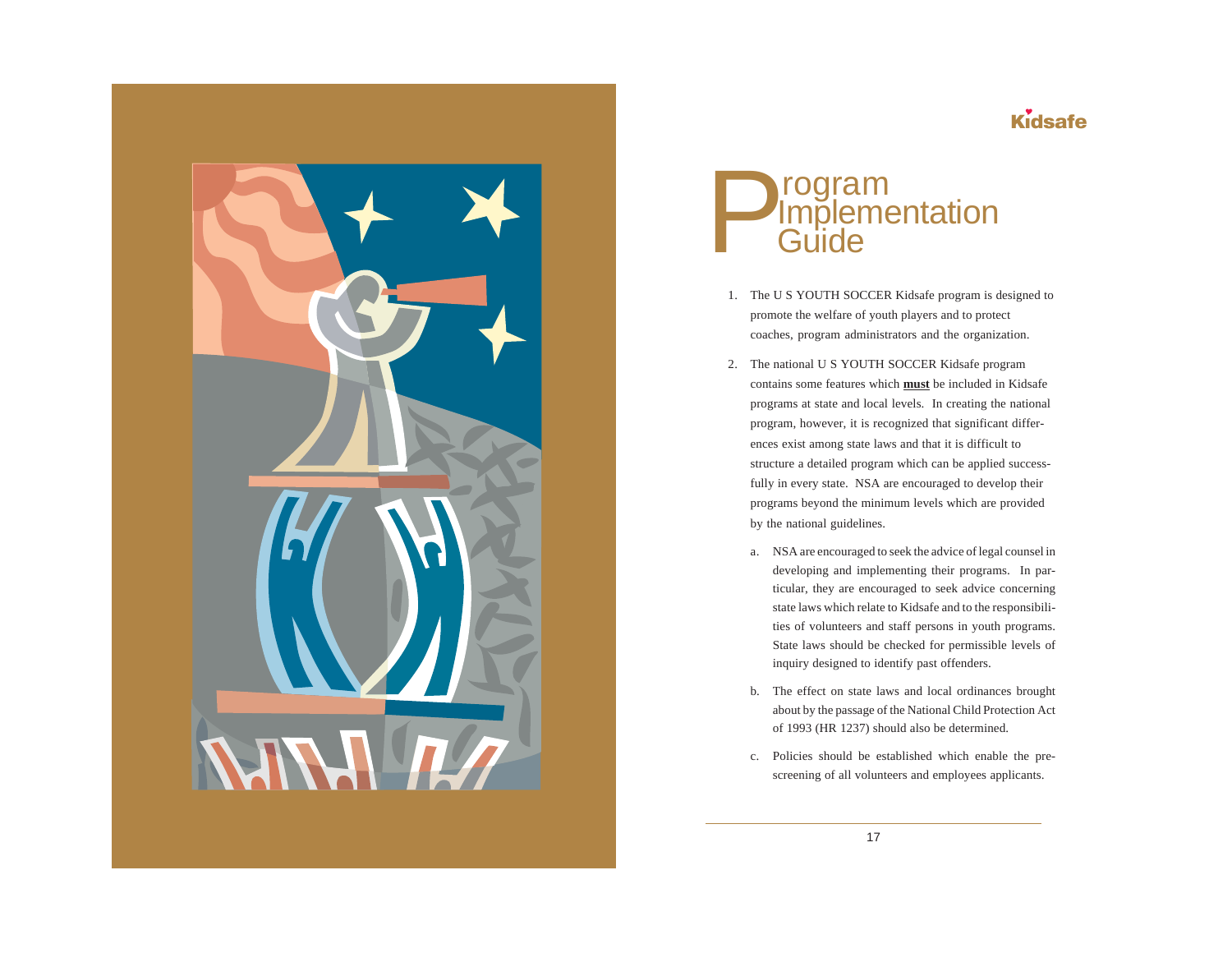